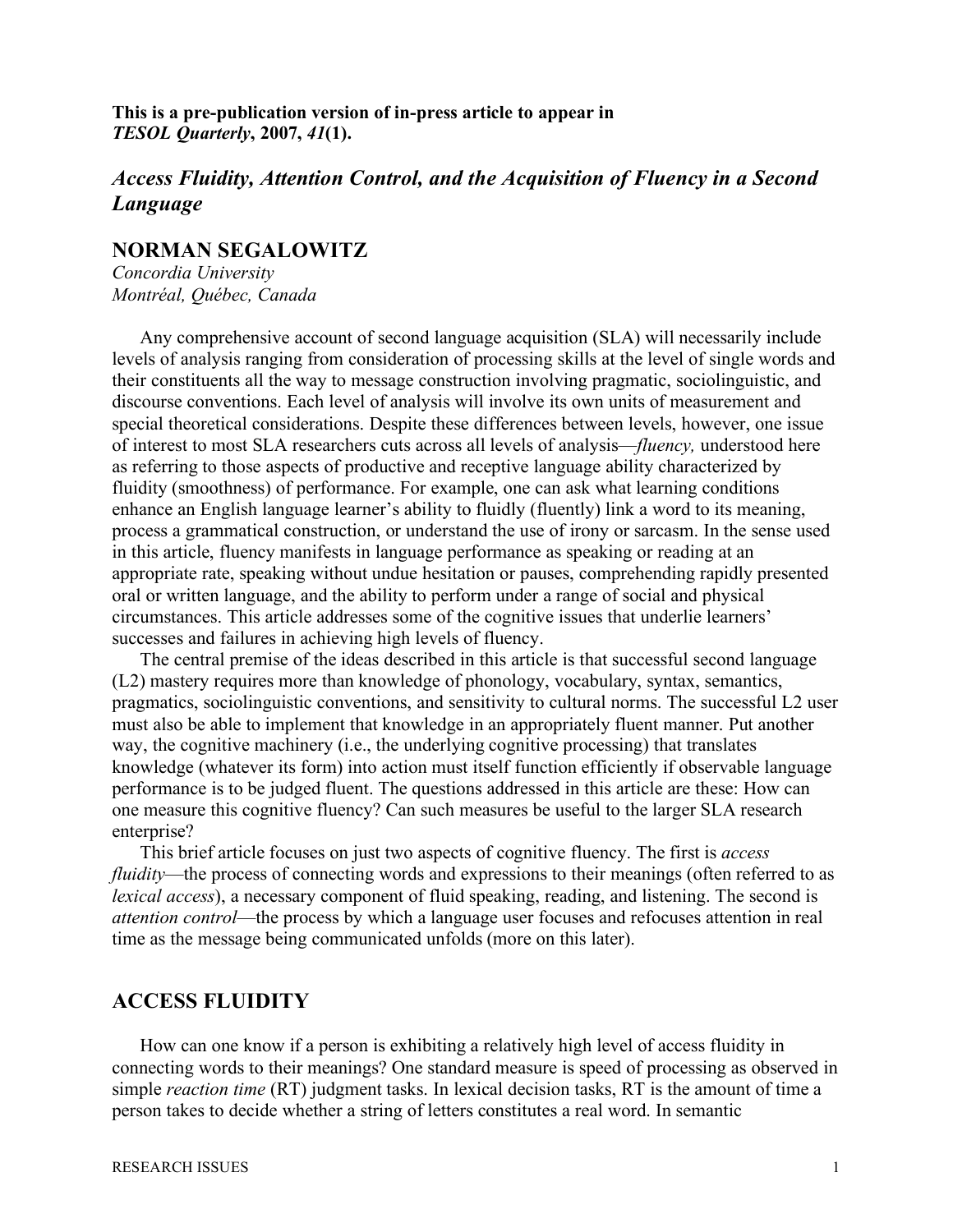classification tasks, RT is the amount of time a person takes to decide whether a word names an object in a particular category. In both cases, it is assumed that one has to connect the symbol (the written or auditory stimulus) to its meaning and that the speed of the response reflects, among other things, the cognitive fluency underlying the process of making this connection. It turns out, however, that matters are not so straightforward. Simple processing speed is, by itself, a relatively uninteresting feature because it is purely relative; people who are truly nonfluent might nevertheless be labeled as fluent in one situation but not another depending on what the comparison group is. A more intuitively appealing approach is to ask whether access in a given case reflects *automatic processing,* that is, unstoppable or ballistic linking of symbol to meaning.

Favreau and Segalowitz (1983) used a variant of the lexical decision task with highly fluent and somewhat less fluent L2 readers, in a design that examined whether comprehending word meaning was automatic (unstoppable). They found that all participants exhibited unstoppable processing in their first language (L1) but only the very highly fluent L2 readers (those able to read L1 and L2 equally fast) exhibited unstoppable processing in the L2, whereas they were not significantly faster on baseline trials. These results suggest that automatic processing, and not speed of processing as such, was associated with fluency.

Another way to think about access fluidity is to ask how efficient or noise free the processing is. By analogy, access fluidity can be thought of as reflecting the smoothness of flow of mental traffic as one moves from point A to B (e.g., from symbol to meaning). If there are many interruptions in this flow (due to the mental equivalent of traffic jams, interruptions from cross traffic, losing one's way, etc.), then not only will the journey from A to B be relatively slow, but it will be highly variable, taking more time on some occasions and less time on others because of the variable nature of the interruptions. This situation contrasts with the normally faster flow that should occur when the routes are free of all other traffic (noise free). Flow might, nevertheless, be slow even in noise-free situations if the basic processes (analogous to vehicles in the traffic analogy) are themselves inherently slow. Segalowitz and Segalowitz (1993) proposed that the coefficient of variation (CV) of a person's RT in a judgment task could serve as a useful measure of the degree to which the processing is noise free (see Segalowitz, 2003; Segalowitz & Hulstijn, 2005). The CV measure captures the fluidity of mental flow that can be distinguished from simple speed of processing. Segalowitz and Freed (2004) and Segalowitz and Frenkiel-Fishman (2005) report applications of the CV measure in studies of L2 fluency.

#### **ATTENTION CONTROL**

Cognitive fluency must involve more than access fluidity, however, because communication requires more than simply linking single words to their meanings. The meanings of complex messages are constructed in real time as these messages unfold. To cast the issue in cognitive linguistic terms (Langacker, 1987; Talmy, 2000a, 200b), language itself can be seen as an *attention-directing device,* where elements of language direct the recipient to construct a meaning reflecting the sender's construal of the situation. For example, the sentence *The man stood under a window* conveys one construal of a scene and *There was a window right above where the man was standing* conveys another, although both roughly describe the same scene.

Function words and other grammatical devices (e.g., *the, under, right above*) play important roles in creating this difference. As these sentences unfold over time, the receiver has to direct attention to the relationships between the meanings evoked by *man, stand,* and *window.* Fluent processing of the message will thus involve continuous focusing and refocusing of attention on the relationships among meanings (in addition to accessing the primary meanings of the content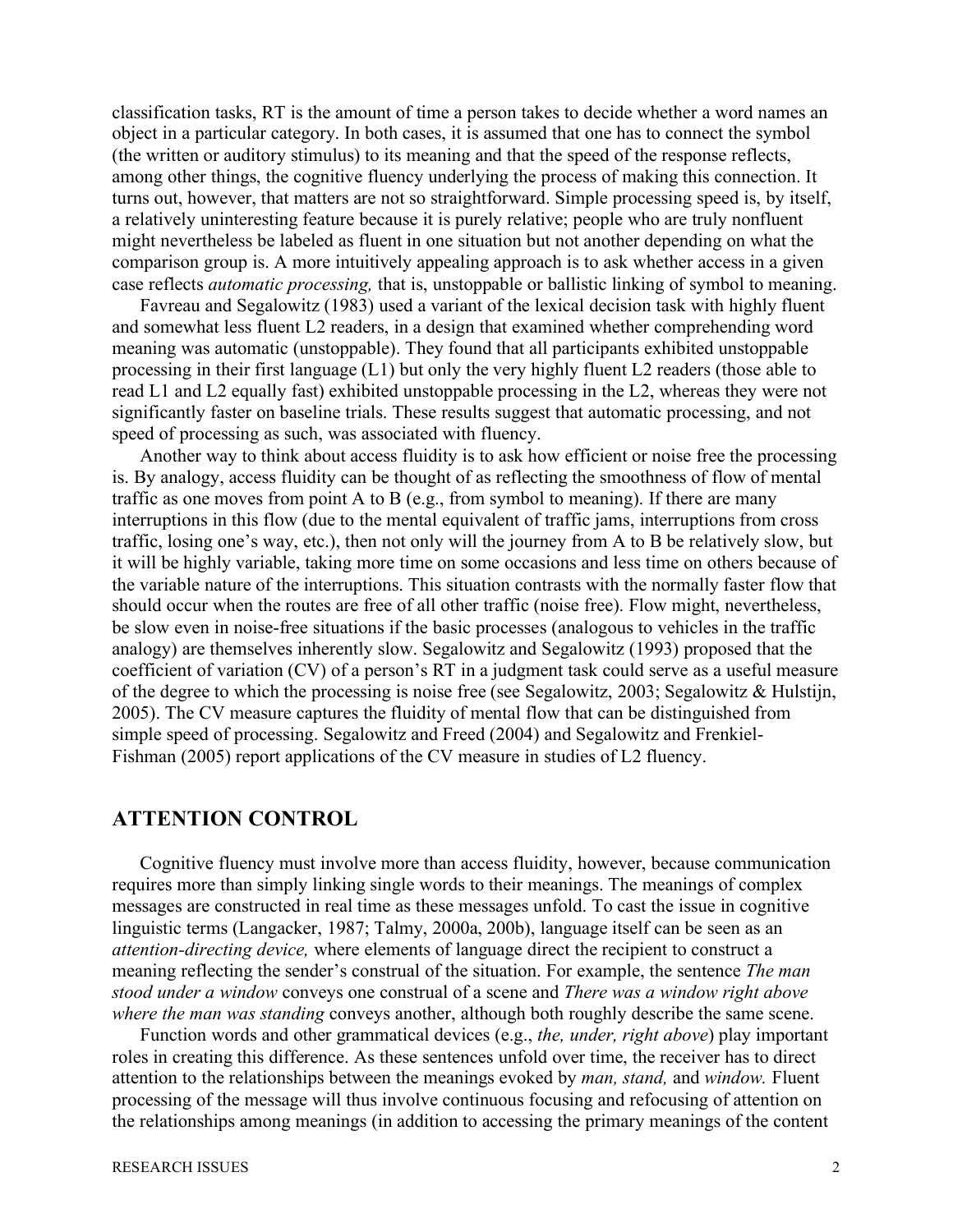words). Cognitive fluency involves controlling these shifts of attention in an efficient manner. In recent years, cognitive psychologists have devised various ways to measure attention shifting ability. The *alternating runs* paradigm used by Rogers and Monsell (1995) is one such technique. In the paradigm's standard form, the participant makes a series of judgments under two different task sets, alternating from Task A to Task B in the sequence AABBAABB.... Even numbered trials require a repeat of a given task (A to A, or B to B) with no need to shift attention to the other task set. Odd numbered trials require a shift to the other task set (from A to B, or B to A). The result is a sequence of alternating shift and repeat trials. Typically,RTs on shift trials are slower than on repeat trials, and this *shift cost* (also often called a *switch cost*) reflects the burden on the attention system of having to make a shift.

Taube-Schiff and Segalowitz (2005a) used the alternating runs design to study attention shifting in L1 (English), governed by relation words embedded in short sentence fragments (e.g., … *all alone above the spot* … ). Taube-Schiff and Segalowitz (2005b) extended this research to include a less fluent L2 (French). They found that when the task set involved judgments about content words (*truck, boat*), all participants revealed similar shift costs in L1 and L2. However, when the task set involved judgments about relation words (*under, near*), participants showed shift costs in both languages, but they showed a significantly larger shift cost in the less fluent L2. Taube-Schiff and Segalowitz interpreted their results to mean that attention control is linked to fluency only when the attention-directing aspect of language is engaged (as with relation words but not content words). Relation words, then, can pose a challenge for L2 learners' attention control (see also Slobin, 1997).

#### **ACCESS FLUIDITY, ATTENTION CONTROL, AND THE LARGER SLA RESEARCH ENTERPRISE**

The measures of access fluidity and attention control just described can be especially interesting for psycholinguists and cognitive psychologists. These measures are relatively easy to obtain in the laboratory. They may, however, also be of use to the wider SLA research community. It is reasonable to assume that a person normally develops high levels of access fluidity and attention control only through extensive exposure to and practice with the target language in naturalistic communicative situations. Such fluency development contrasts with the acquisition of vocabulary or metalinguistic knowledge of grammar, which can be obtained through formal study. Measures of access fluidity and attention control can, therefore, be used as indices of learner experience in specific communicative situations. In principle, it should be possible to use measures of access fluidity or of attention control—with appropriate selection of stimuli, of course—in studies where the focus is the impact of pragmatic, sociolinguistic, or discourse issues on language acquisition. For example, one could compare the impact on language learning outcomes on qualitatively different types of communicative experience—say, intimate versus formal conversational experience—by monitoring the acquisition of cognitive fluency with particular target constructions (e.g., idioms or emotion-laden vocabulary). Thus, laboratory-based measures of cognitive fluency may be able to contribute to the broader study of SLA, and reciprocally, research addressing broader communicative issues in SLA may make important contributions to our understanding of how and under what conditions cognitive fluency develops.